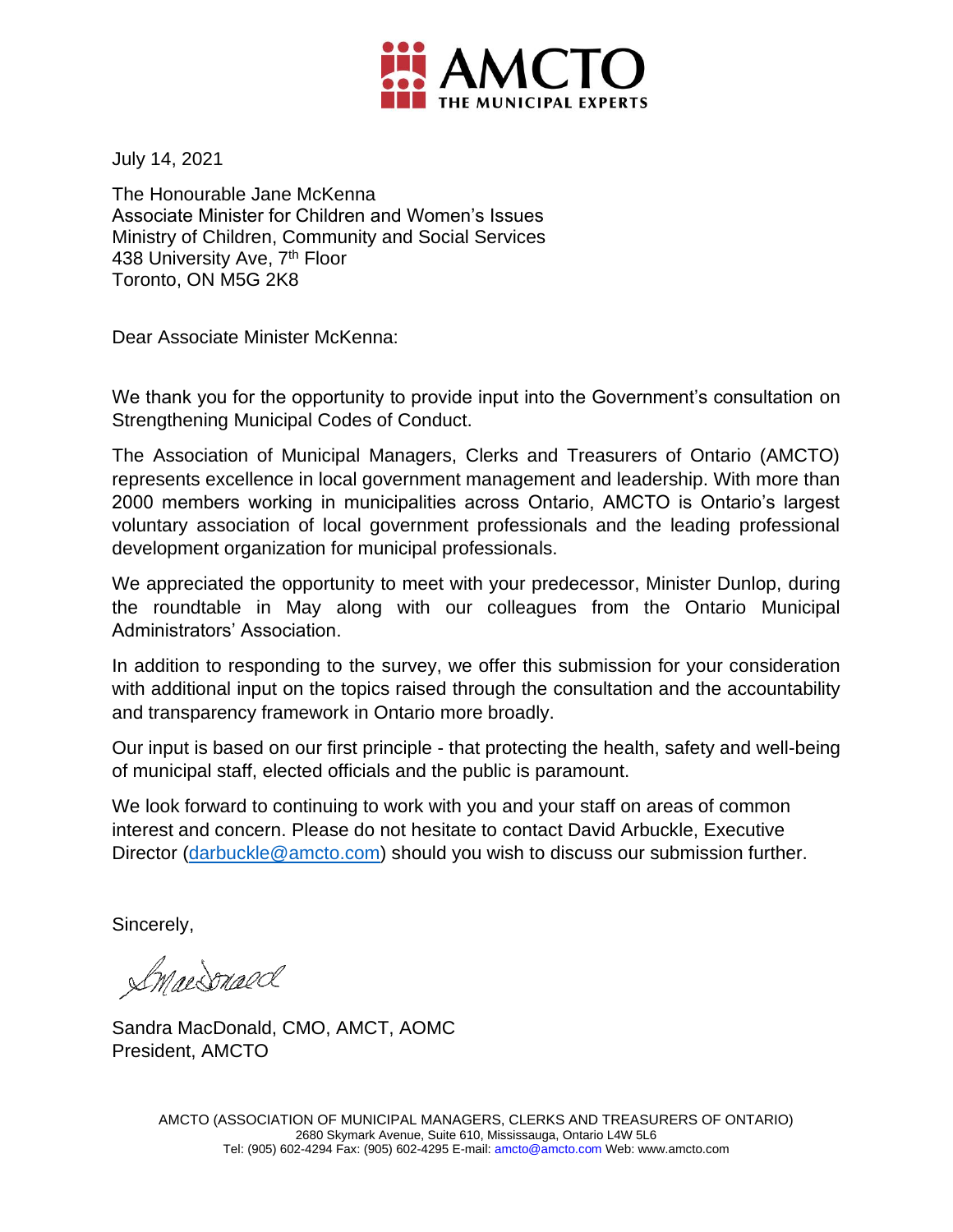

Cc: Steve Clark, Minister of Municipal Affairs and Housing Kate Manson-Smith, Deputy Minister, Ministry of Municipal Affairs and Housing Marie-Lison Fougère, Deputy Minister, Women's Issues, Ministry of Children, Community and Social Services Jonathan Lebi, Assistant Deputy Minister, Local Government and Planning Policy Division, Ministry of Municipal Affairs and Housing Association of Municipalities of Ontario Ontario Municipal Administrators' Association Municipal Integrity Commissioners of Ontario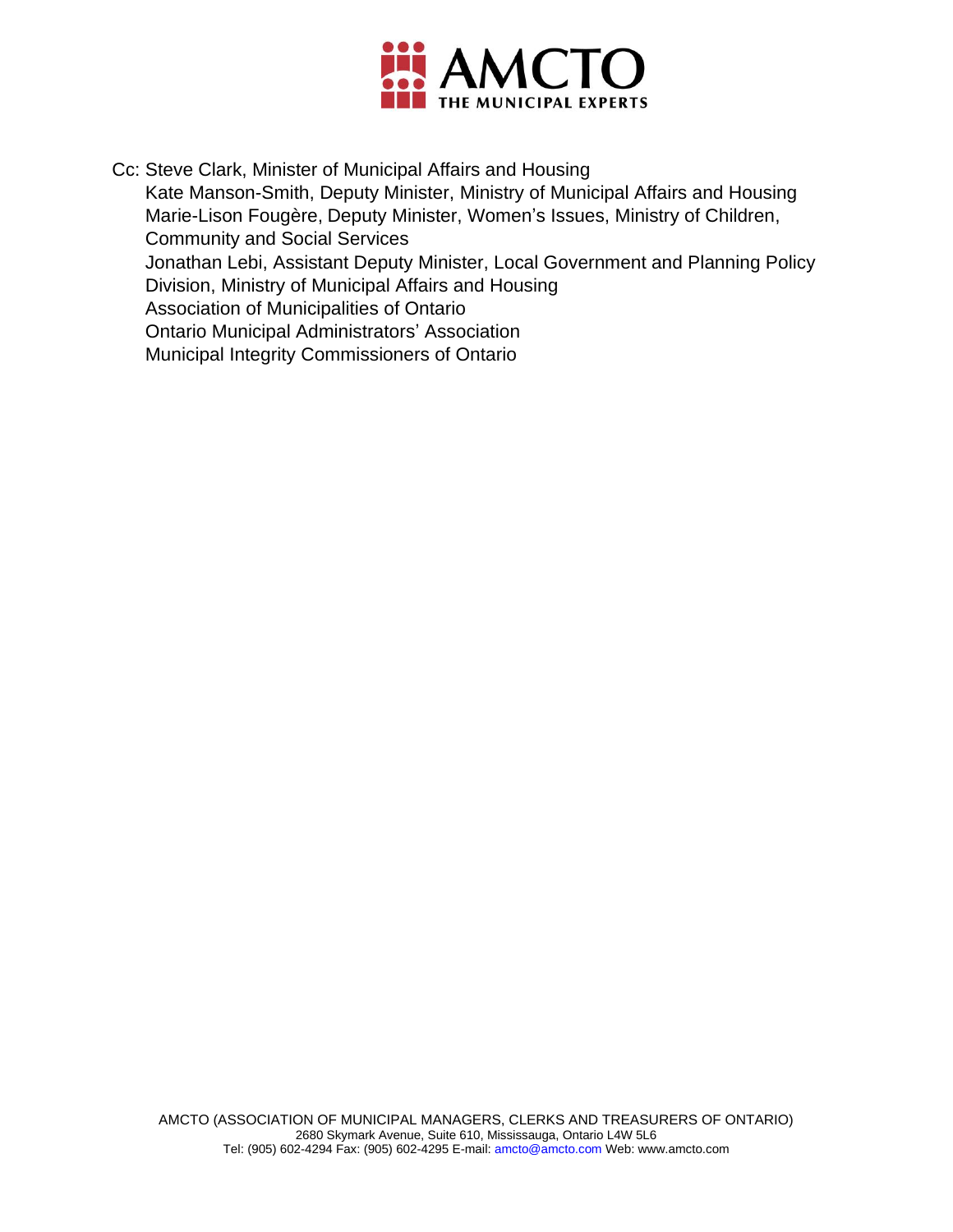

**AMCTO's Submission to the Strengthening Municipal Codes of Conduct Consultation** 

**July 2021**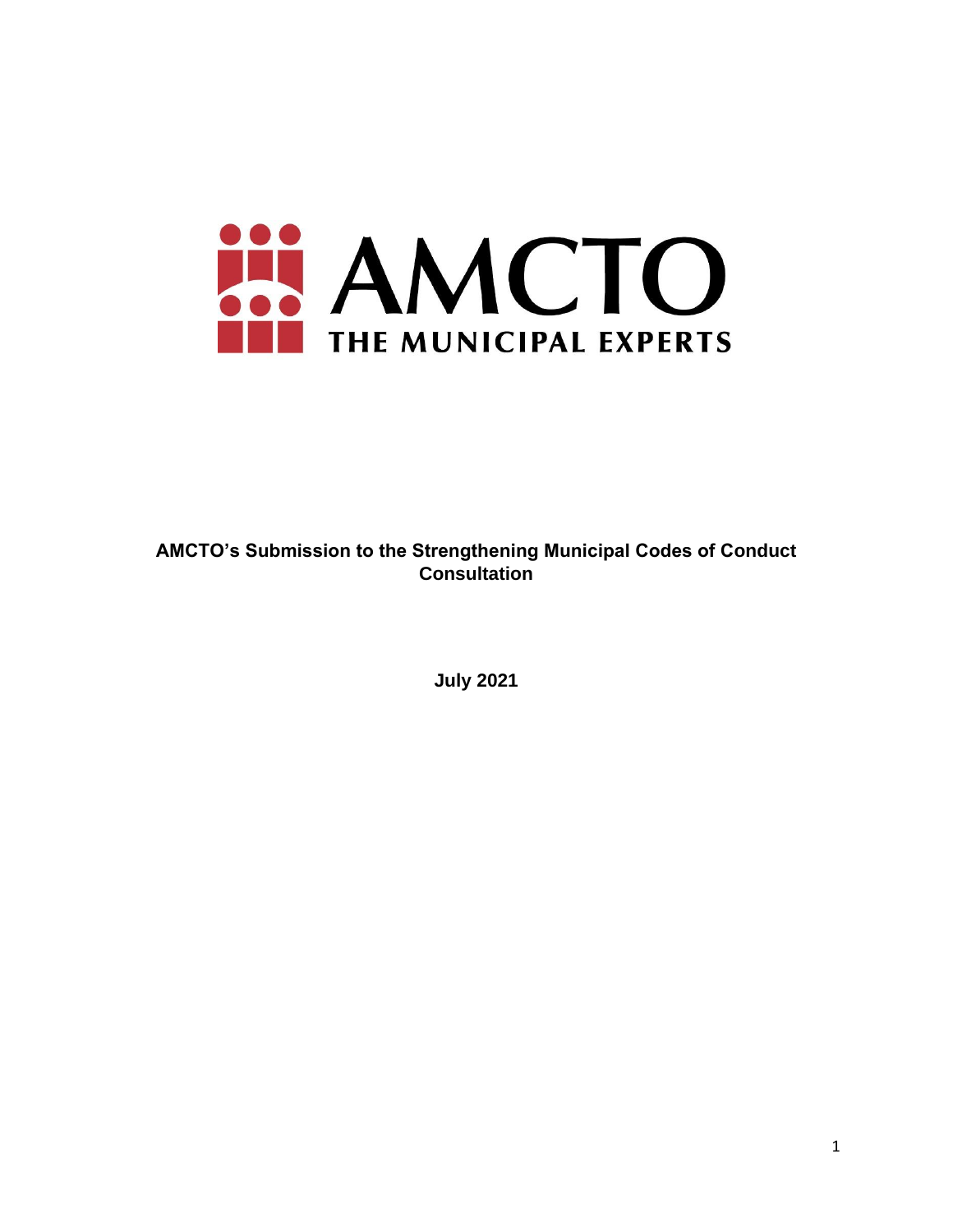AMCTO appreciates the opportunity to provide input into the Government's consultation on Strengthening Municipal Codes of Conduct. After taking time to hear from our membership and in consult with our Legislative and Policy Advisory Committee and Board members, who work in a variety of roles across Ontario municipalities, we are pleased to share with you our recommendations and additional considerations.

The AMO submission identifies five guiding principles – subsidiarity and accountability to the electorate, mature municipal governments, clear link to municipal governance, practicality and respect for other legal processes. We agree with these guiding principles and add that our submission also framed by our first principle – that protecting the health, safety and well-being of municipal staff, elected officials and the public is paramount. That said, we also note that improvements to the accountability and transparency framework should be broader than the scope of this review as it presents an opportunity to look at some of the other aspects beyond the surface that present challenges for municipalities.

Moreover, given the sensitive and often political nature of the enforcement of codes, we would also like to re-highlight that municipal staff should not be put in the uncomfortable position of enforcing codes whether that be the use of penalties or other remedial mechanisms.

As an organization representing excellence in municipal administration, with members whose responsibilities include administering policy, we also highlight the importance of planning for operational implications of any changes and believe implementation must be considered.

### **What changes or mechanisms are needed to better hold council members accountable for municipal code of conduct violations?**

# Recommendation 1: Require enhanced training on the Code of Conduct for Members of Council

Code of Conduct violations would be reduced through proactive augmented training for elected officials. This training should be standardized, and legislatively mandated each term as is done in Alberta. The training could be provided by the Ministry of Municipal Affairs and Housing or an authorized provider, in consultation with municipal staff.

Enhanced content in training would assist elected officials in understanding their responsibility to ensure a respectful workplace. Consideration can also be given to mandating training for candidates during the Campaign Period, so that potential council members understand the commitment to the Code prior to taking office.

### Recommendation 2: Require continued commitment to the Code

Councillors should be required to confirm, on an annual basis, their commitment to their Code to refresh their understanding. This would also provide municipal staff and council an opportunity to review their Code frequently and evaluate if there is a need to update or enhance its provisions.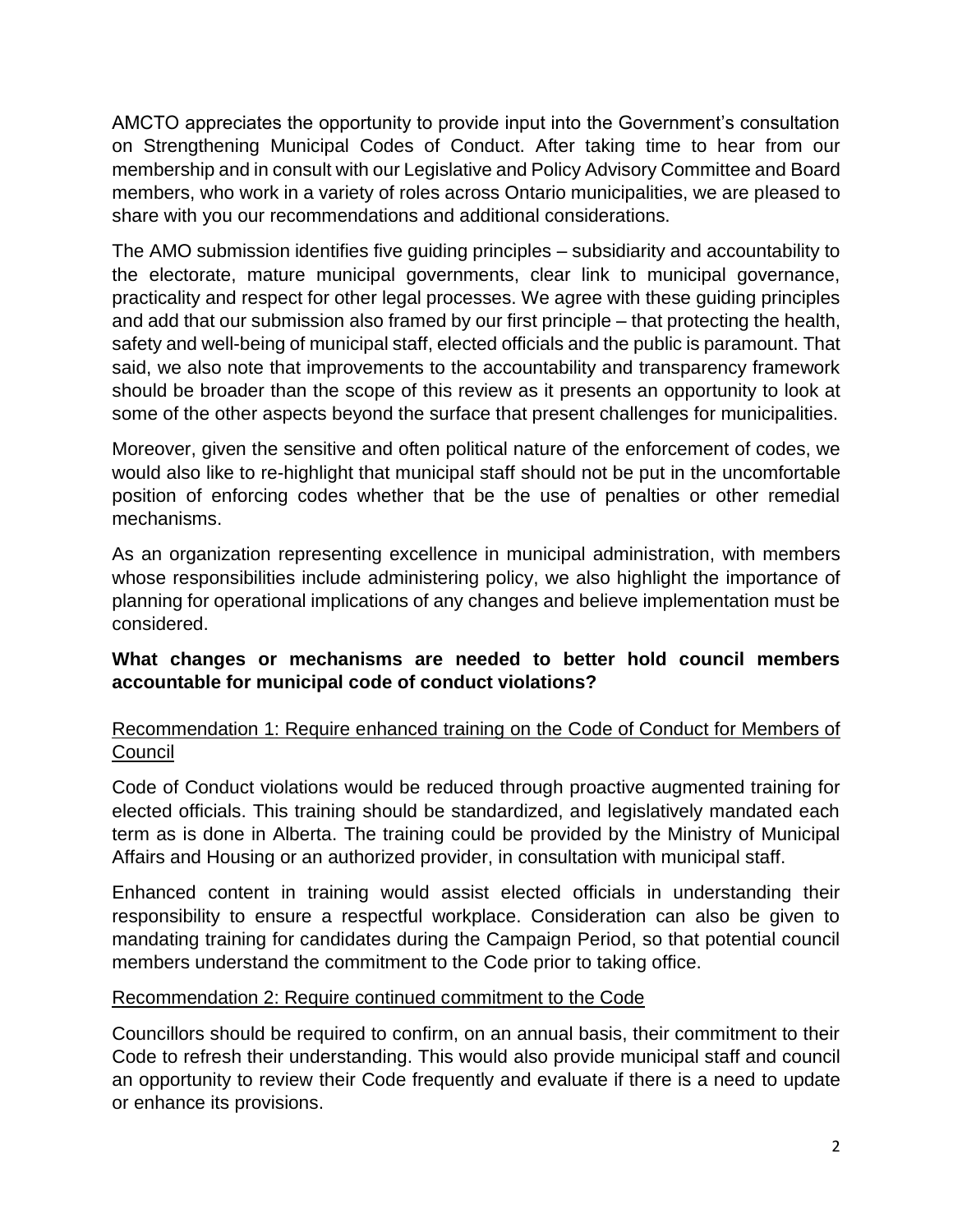# Recommendation 3: Expand O. Reg. 55/18 to include minimum standards

O.Reg. 55/18 prescribes certain subject matters that a municipality is required to include in their Code of Conduct; however, this should be augmented. Municipalities should continue to have the ability to alter their Code to suit local circumstances with minimum standard requirements.

This would assist Integrity Commissioners in reaching consistent decisions across the province, as they could better draw on precedents set by others. Councillors would also have a sense of their obligations because of the standards set by these decisions.

Some jurisdictions (e.g., the States of Western Australia and New South Wales) have provided municipalities with a model code; others have set additional minimum standards (e.g., Alberta, Quebec). In each case, municipalities can still augment the code as suited to their local circumstances. Still other jurisdictions have worked together with the sector to develop guidance and template codes (e.g., British Columbia). Should the Government choose to adopt a model code, additional consultation with municipalities as to its benefits would be required.

### **How can codes be more effectively enforced?**

# Recommendation 4: Integrity Commissioners should not be accountable to Councils

Integrity Commissioners should be independent from Council, as the current framework represents an inherent conflict in Council appointment and removal. Several municipalities have had issues where a Council is not satisfied with the report of an Integrity Commissioner, does not accept the report, and fires the Integrity Commissioner. While we are not suggesting that Integrity Commissioners are infallible and should have a secured permanent position within the municipality, there must be assurances of accountability and transparency in their independent role. Some options that might be worth considering:

- Fixed terms for Commissioner appointment;
- A stipulated 2/3 majority vote threshold to meet in order to remove the Integrity Commissioner; and
- Legislation should also make clear that Integrity Commissioners report to Council as a whole.

Moreover, separating the hiring process could also reduce the inherent conflict. For instance, some larger municipal Councils have delegated authority for an Integrity Commissioner appointment to municipal staff or to a panel though this is not a common practice.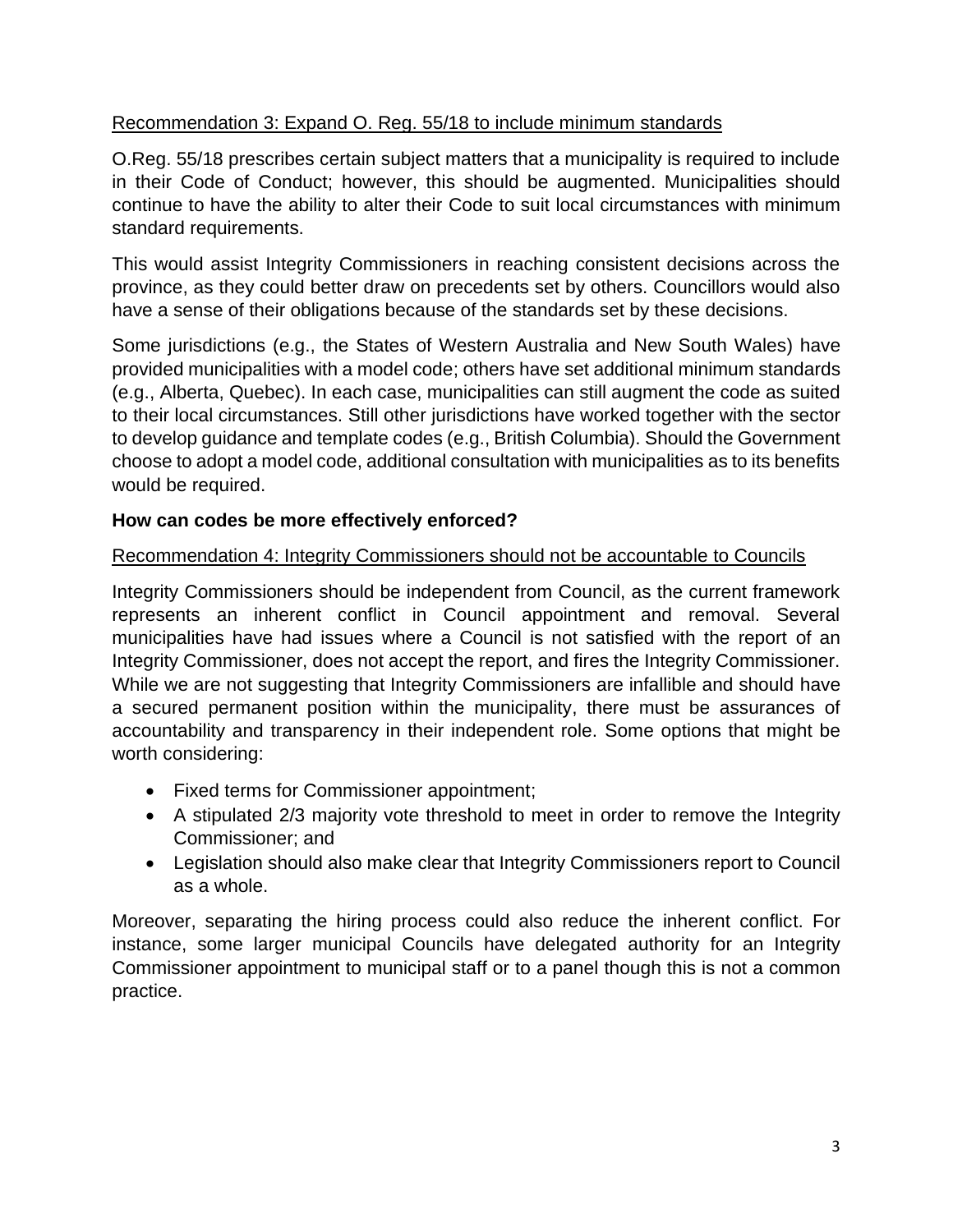## Recommendation 5: Integrity Commissioners should have the ability to make binding decisions and the power to apply sanctions

Integrity Commissioner decisions should be binding and Integrity Commissioners should have the power to apply remedies and sanctions, not just recommend them to Council.

We have heard from our membership that since Integrity Commissioners' reports are not binding and they cannot apply sanctions, there is often a feeling amongst complainants that filing a complaint is not worth it, especially if the complaint is of a nature where the complainant may be identified. This means that serious breaches of Codes of Conduct may be going unreported because potential complainants feel defeated before the process begins.

### **Are a broader range of penalties for violations of the codes of conduct needed?**

#### Recommendation 6: Create a standard suite of progressive penalties for certain violations of the Code

A broader range of penalties for violations of Codes of Conduct that are meaningful and reflective of the seriousness of Code breaches are needed. There should be a standardized, progressive hierarchy or range of penalties for violations of the Code. However, there should be inherent flexibility in this regime to allow the Integrity Commissioner to take into account unique circumstances of the local municipality.

This should include a mechanism for suspension and/or removal from office for egregious conduct. Consideration must be given, however, for Members who sit on both an upper and lower tier council and what the procedures should be for dealing with such a matter. It is currently unclear whether a violation of a lower-tier code automatically impacts the work of a councillor at the upper tier.

For instance, if they are suspended or possibly removed from one council, are they/should they be removed from both? There are other aspects that should be considered when imposing sanctions for Code breaches, such as harm or costs incurred in terms of lost wages (some councillors are part-time, receive small salaries, honorarium or stipends) as well as costs to the ratepayers related to code violations, and escalated repercussions on the municipality related to the timing of the Code breaches, such as during a crisis situation.

Whatever the progressive penalization and removal mechanism, due consideration must be given to the ease of implementation and operationalization to ensure timely remediation and avoid administrative burden.

Applying sanctions should not be the responsibility of municipal staff.

### **What circumstances would additional or stronger penalties for violating a code be appropriate?**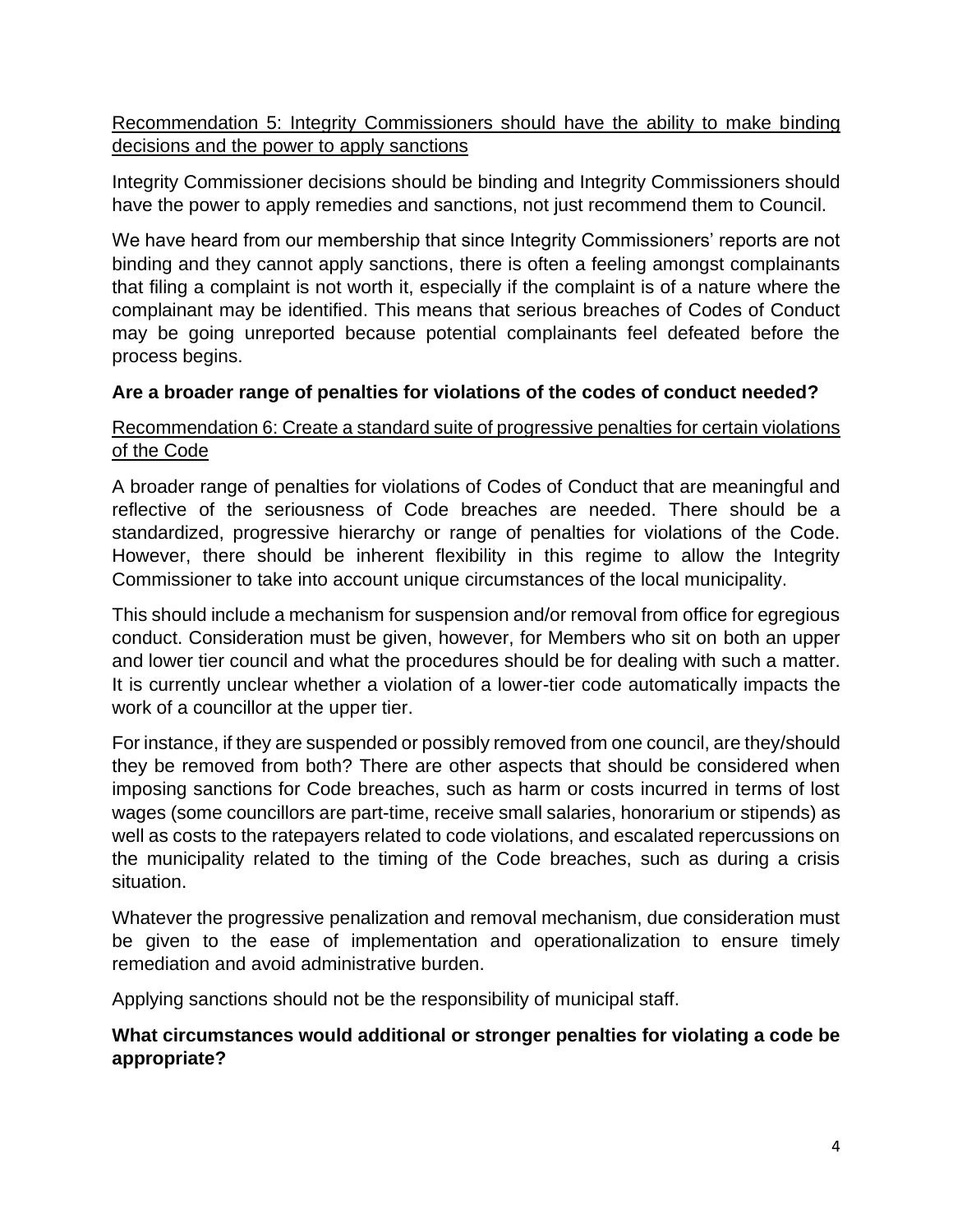Stronger penalties could be appropriate in cases where a Member of Council has multiple violations of the same provisions of the Code of Conduct.

Upon the recommendation of the Integrity Commissioner or another body, an egregious act should also be met with stronger penalties.

It is important to differentiate between serious breaches of the Code of Conduct which should be dealt with through strong penalties by the Integrity Commissioner, criminal matters that should be referred to the proper authorities, and matters related to Occupational Health and Safety and Ontario Human Rights issues. Further guidance is needed from the Province to assist in developing proper procedures to handle matters that may be addressed by multiple parties, such as those investigated by Integrity Commissioners and independent investigations conducted by a Human Resources department or third parties.

Other Considerations for Strengthening Accountability and Transparency:

Beyond the questions posed by the consultation survey, AMCTO offers several other insights on the accountability and transparency framework for your consideration. We believe that as an organization ….

### **Council-Staff Relations**

### Recommendation 7: Ensure staff are not responsible for enforcement of Codes of Conduct and have adequate support.

As mentioned above, municipal staff should not be responsible for the enforcement of Codes of Conduct, especially with regards to suspension or removal from office. As AMCTO and other staff associations have raised previously, matters related to Councilstaff relations can continue to pose a challenge and working relationships can be significantly affected. Moreover, municipal staff require a place to turn for advice and support when it comes to problematic or troublesome interactions with members of council. In the current system, senior municipal staff are particularly vulnerable as they have nowhere to turn except Council, who they are accountable to and may be unable to seek the remedy required in these situations.

While there are processes at the provincial level for public servants to turn to for advice and support, there is no body or advisor to which municipal staff can seek advice on these or other ethical matters. The Integrity Commissioner's role is strictly for members of council and have a responsibility for education, but not to provide advice to staff.

#### Recommendation 8: Review the definitions and descriptions of 'administration' and 'council,' and remove the 'CEO' title from the description of the head of council

In previous submissions to review of the Municipal Act, AMCTO has recommended clarifying the roles and responsibilities of council and staff in the Act, including enhancing the distinction between the Head of Council as CEO and the CAO. As we indicated in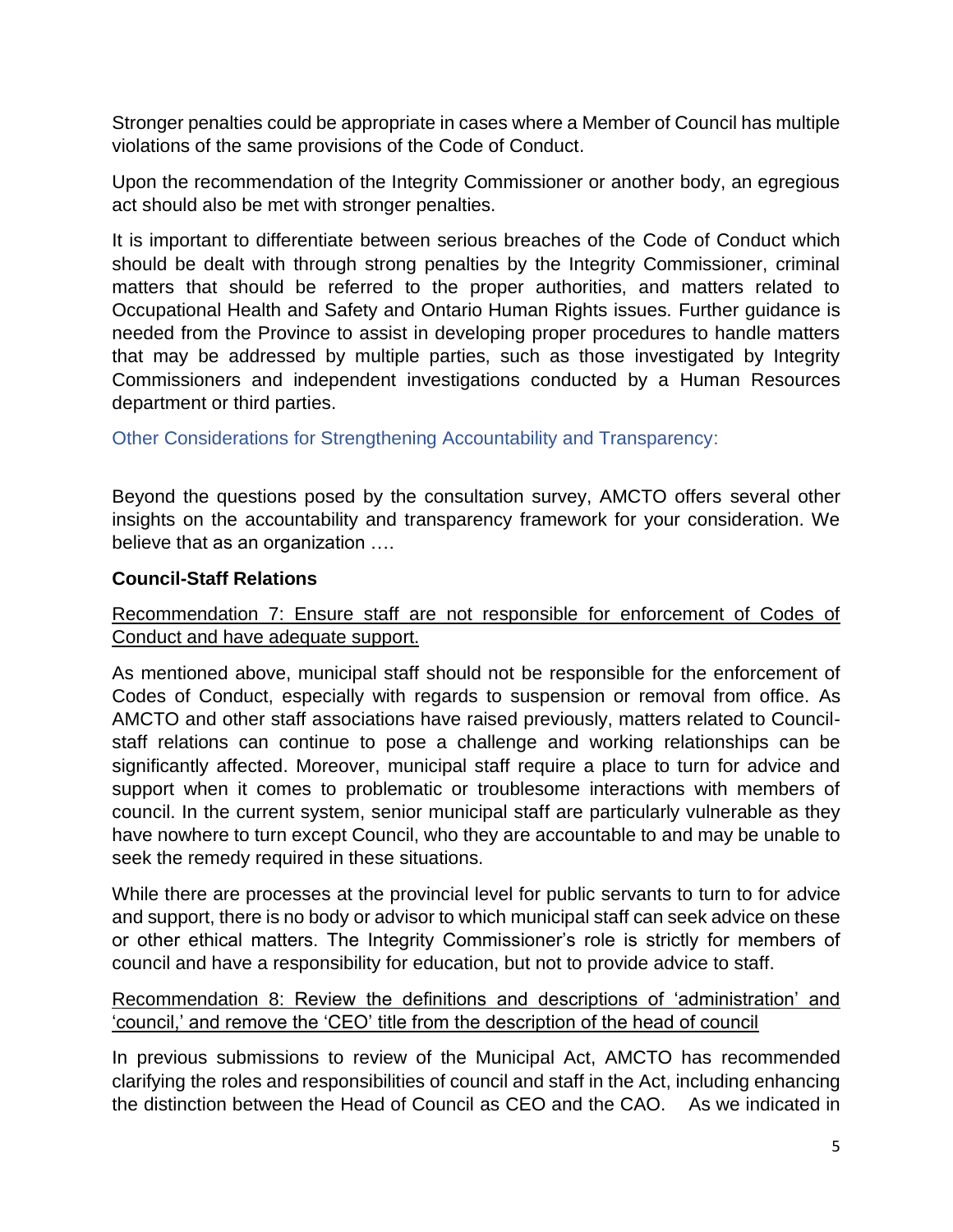our submission to the [last Municipal Act review in 2015,](https://www.amcto.com/getattachment/a723230b-8166-4755-80ba-e4c1da39abc7/.aspx) the head of council is not responsible for the administrative policies, practices and procedures of the municipality, which the Municipal Act places with the CAO, who sits atop the administrative structure.

The CEO definition creates confusion and misrepresents the role of both council and its head. This is similar to recommendations by Justice Bellamy and more recently Justice Marrocco. We would continue to recommend to the Province that this be reviewed and amended as part of strengthening and clarifying roles and responsibilities and enhancing accountability.

# **Municipal Operational and Administrative Burden**

# Recommendation 9: Clarify the ability of the Integrity Commissioner to dismiss frivolous requests and find informal mechanisms for resolution

The current Integrity Commissioner framework is placing a significant financial burden on municipalities. In some municipalities, many complaints come from the same handful of complainants, whether a resident or another member of council. By clarifying the ability of the Integrity Commissioner to either dismiss frivolous requests or explore alternative mechanisms for resolution, municipalities could most easily contain the large cost of Integrity Commissioner investigations.

There should also be regulation surrounding what Integrity Commissioners charge for their services to help standardize across the province, with consideration given to municipalities who have considerably smaller budgets.

### Administrative Monetary Penalties

While we agree with AMO that legislation and regulations are needed to enhance the Integrity Commissioner's role to enforce Codes of Conduct and give it more tools to do so, we would need to better understand how the proposed application of Administrative Monetary Penalties would be implemented in order to provide meaningful feedback. Without this understanding, AMCTO is not in a position to be for or against this proposal. However, we offer the below considerations as the use of Administrative Monetary Penalties continues to be explored:

- Would members of council be able to use existing appeal processes currently available to members of the public?
- Hearing and screening officers may be members of municipal staff appointed to the role, while others may be contracted by municipalities and others still are appointed by council which could exacerbate issues around council-staff relations and impartiality/conflict of interest.
- There are typically procedures in place to collect the penalty fee from members of the public that would need to be applied to members of council. Would existing remedies for failing to pay a fine also apply to members of council who refuse to pay?